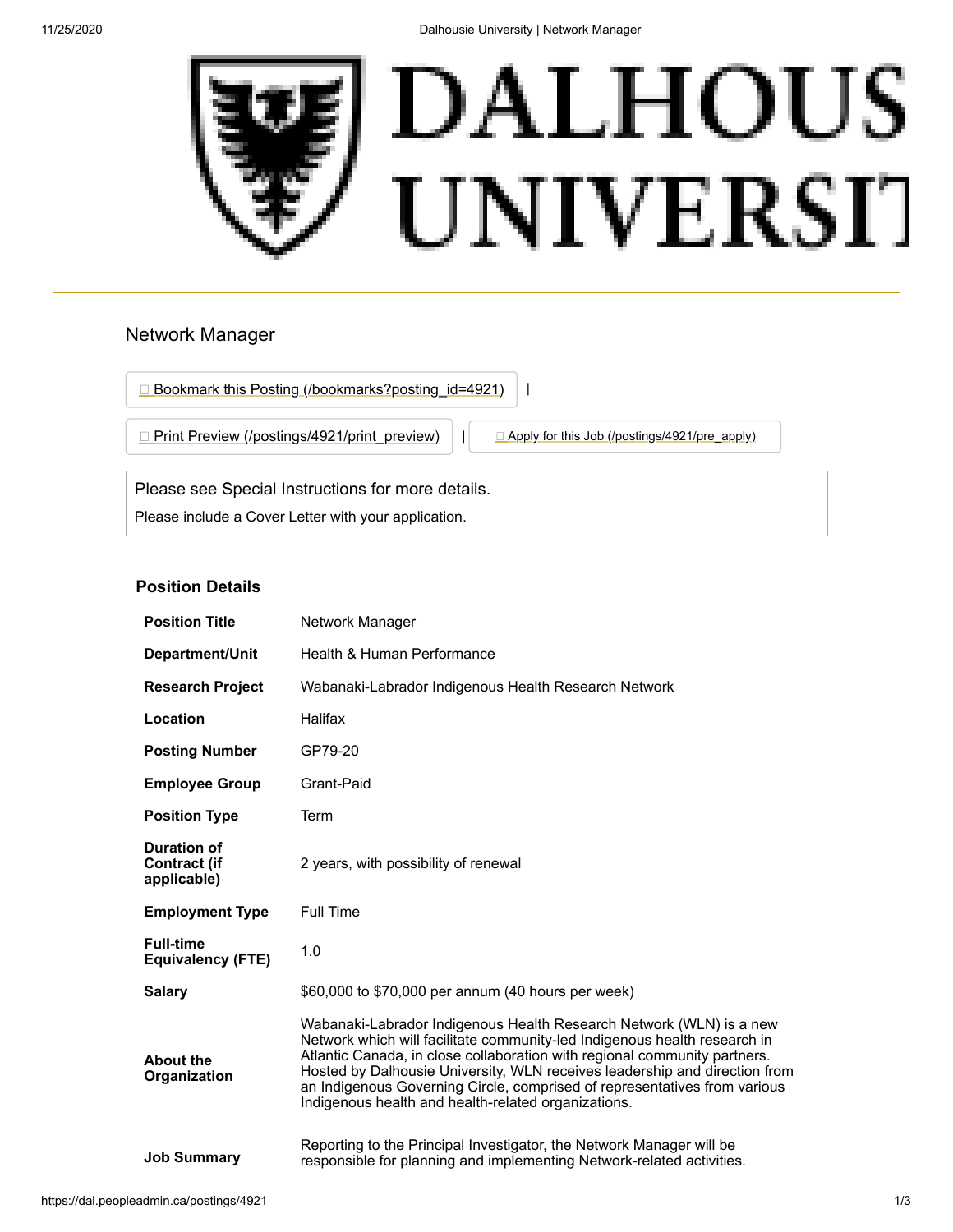11/25/2020 Dalhousie University | Network Manager

|                                             | • Oversee and coordinate the establishment and evaluation of Co-Learning<br>Research and Innovation Lodges, which will be initiatives based in Indigenous<br>communities to support community-led Indigenous health research.                                                                                                                                                                                                                                                                                                                                                                                                                                                                                                                     |
|---------------------------------------------|---------------------------------------------------------------------------------------------------------------------------------------------------------------------------------------------------------------------------------------------------------------------------------------------------------------------------------------------------------------------------------------------------------------------------------------------------------------------------------------------------------------------------------------------------------------------------------------------------------------------------------------------------------------------------------------------------------------------------------------------------|
|                                             | • Support the Research Ethics Coordinator in supporting capacity building<br>initiatives for research ethics processes within communities and academic and<br>governmental organizations, as required.                                                                                                                                                                                                                                                                                                                                                                                                                                                                                                                                            |
|                                             | • Coordinate funding calls and reviews for research awards and workshop<br>funding for Indigenous-led research projects and capacity-building workshops.                                                                                                                                                                                                                                                                                                                                                                                                                                                                                                                                                                                          |
| <b>Key</b><br><b>Responsibilities</b>       | • Support the Network's various Working Committees, the Indigenous<br>Governing Circle, the Core Research Team, and the Operating Team.                                                                                                                                                                                                                                                                                                                                                                                                                                                                                                                                                                                                           |
|                                             | • Support the development and implementation of the Network's<br>communication strategy, and carry out such activities as maintaining the<br>Network website and social media accounts, creating and distributing<br>newsletters and e-digests, and organizing a knowledge-sharing<br>event/conference.                                                                                                                                                                                                                                                                                                                                                                                                                                           |
|                                             | • Participate in National NEIHR Coordinating Centre (NCC) meetings and<br>activities as required. Coordinate evaluation activities of the Network, including<br>surveys, annual reports, and annual retreats.                                                                                                                                                                                                                                                                                                                                                                                                                                                                                                                                     |
| <b>Note</b>                                 | This position will work remotely until virtual operations end; therefore, a<br>reliable internet and telephone connection is required.                                                                                                                                                                                                                                                                                                                                                                                                                                                                                                                                                                                                            |
| <b>Qualifications</b>                       | Undergraduate degree combined with lived experience and/or in-depth<br>knowledge related to working in Indigenous communities in Atlantic Canada.<br>Master's degree is preferred. Educational experience may include but not be<br>limited to public health, public administration, business administration, social<br>sciences, or a health-related field. Demonstrated experience working with<br>Indigenous communities, governments, and/or organizations, as well as<br>experience with network and event planning, coordination, and logistics are<br>required. An understanding of Indigenous health research and methodologies,<br>as well as the structural determinants of health among Indigenous peoples in<br>Canada, is essential. |
| <b>Additional</b><br><b>Information</b>     | Dalhousie University supports a healthy and balanced lifestyle. Our total<br>compensation package includes a voluntary RRSP, health and dental plans<br>and an employee and family assistance program.                                                                                                                                                                                                                                                                                                                                                                                                                                                                                                                                            |
| <b>Application</b><br><b>Consideration</b>  |                                                                                                                                                                                                                                                                                                                                                                                                                                                                                                                                                                                                                                                                                                                                                   |
| <b>Diversity Statement</b>                  | Dalhousie University is committed to fostering a collegial culture grounded in<br>diversity and inclusiveness. The university encourages applications from<br>Indigenous persons, persons with a disability, racially visible persons, women,<br>persons of a minority sexual orientation and/or gender identity, and all<br>candidates who would contribute to the diversity of our community. For more<br>information, please visit www.dal.ca/hiringfordiversity<br>(https://www.dal.ca/hiringfordiversity).                                                                                                                                                                                                                                   |
|                                             |                                                                                                                                                                                                                                                                                                                                                                                                                                                                                                                                                                                                                                                                                                                                                   |
| Number of<br><b>Vacancies</b>               | 1                                                                                                                                                                                                                                                                                                                                                                                                                                                                                                                                                                                                                                                                                                                                                 |
| <b>Open Date</b>                            | 11/24/2020                                                                                                                                                                                                                                                                                                                                                                                                                                                                                                                                                                                                                                                                                                                                        |
| <b>Close Date</b>                           | 12/08/2020                                                                                                                                                                                                                                                                                                                                                                                                                                                                                                                                                                                                                                                                                                                                        |
| <b>Open Until Filled</b>                    | No                                                                                                                                                                                                                                                                                                                                                                                                                                                                                                                                                                                                                                                                                                                                                |
| <b>Special Instructions</b><br>to Applicant | Please include a Cover Letter with your application.                                                                                                                                                                                                                                                                                                                                                                                                                                                                                                                                                                                                                                                                                              |